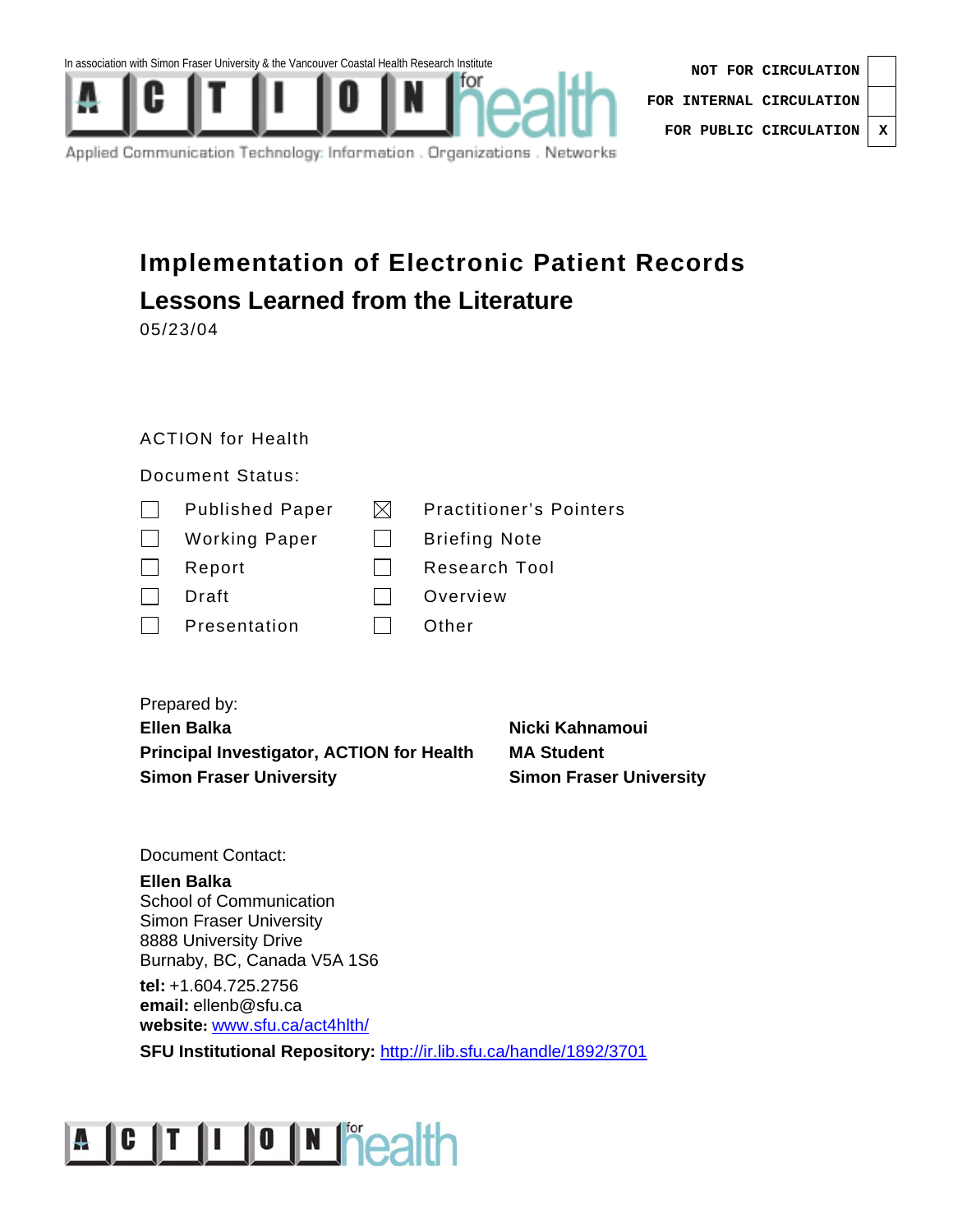This document is a list of best practices adapted from various research studies and reports on the implementation of electronic records in primary care settings.

#### User Acceptance

- Inherent to any system change is resistance. Use attentive listening, observations and midcourse correction to gain users' acceptance of the system. Continuous presence on site will help in obtaining feedback from users and making changes accordingly. Information should be collected from users at different levels and from different levels within the organization (individual level, unit level, divisional level).
- Bring clinicians together to discuss the care process and to map it out. This will enable them to gain a better understanding of the whole process of care, and how the EMR will help in the process as an information-sharing tool.
- One of the organizational barriers in the implementation of electronic medical records (EMR) is the lack of clear objectives for the development of the EMR, along with the lack of clear definitions of the functionality of the system. Prior to making a decision to implement an EMR system, clarify objectives and system requirements. This helps in gaining user acceptance of the system and provides criteria for assessing the success of the implementation and the system.
- Users are more accepting of a new system when they are able to understand its purpose. For example, if the EMR system is linked to clinical prevention goals, staff will be more enthusiastic about making change. When people learn about the benefits that can be gained from EMR, they will be more willing to get involved with the changes. Users need to know whether the challenges of the change process are worthwhile, and that the change will result in sufficient added value to justify the cost and challenges involved. This also applies to patients, who will be impacted by the new system implementation; as long as patients are aware that with the new system the services they receive will be improved, they will be more accepting of the system. It is thus, important for users and all those impacted by the implementation of electronic records to understand the benefits and advantages that will result from the change.
- With the implementation of electronic records in primary care settings, there is a need for Information Support Workers (ISW), who possess a mixture of clinical and information support skills. Part of the responsibilities of Information Support Workers (ISW) is to provide support to patients in understanding their health record and to also help with clinical administration.

# A C T I O N **FOCAT**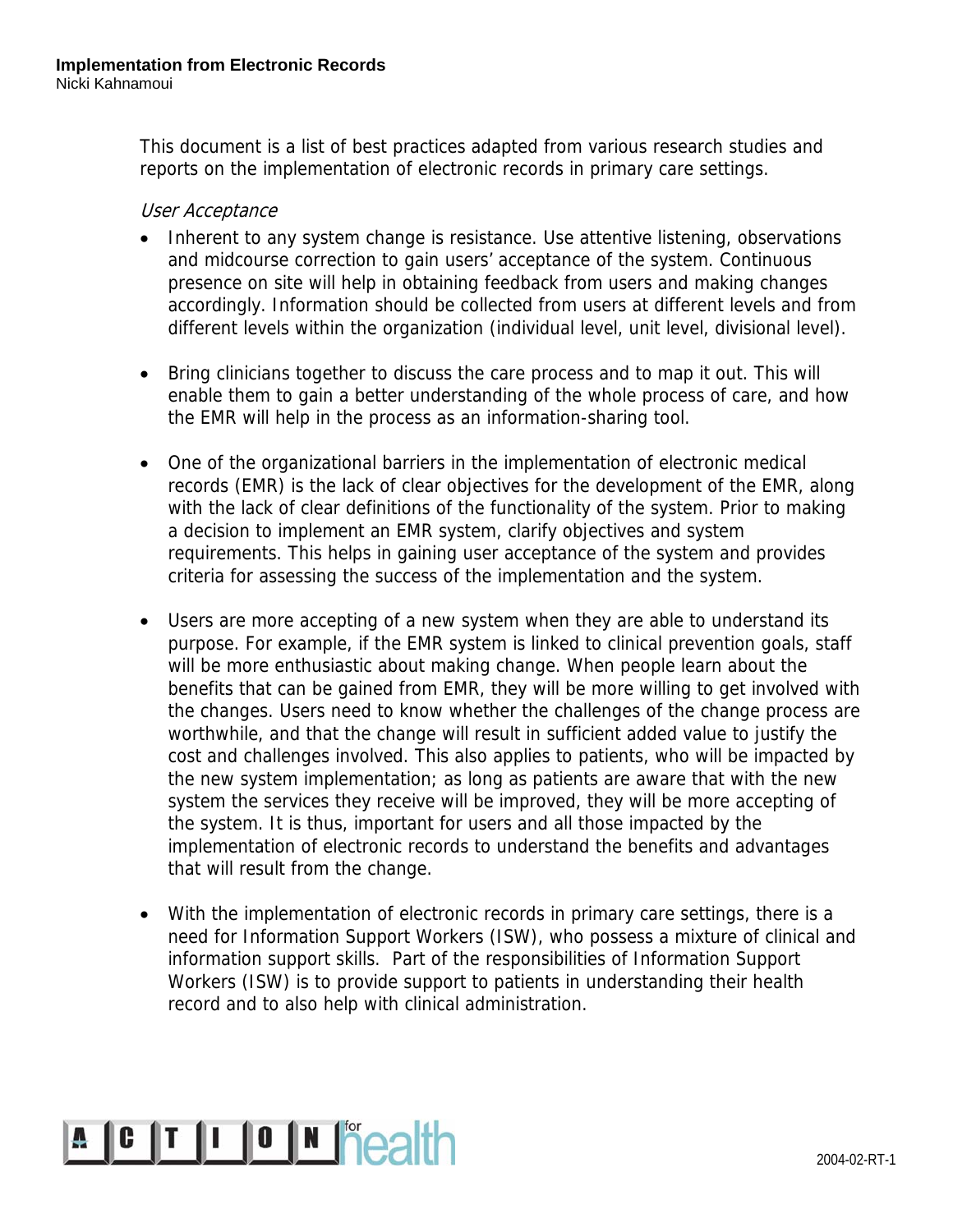Nicki Kahnamoui

- Mobilize super users. The presence of strong leadership in the form of champion physicians or nurses is critical. These individuals help with the introduction of the new system and with the day-to-day system troubleshooting.
- Involve multiple stakeholders; users need to feel involved in the process to assume a sense of ownership and commitment.
- Keep staff informed and involved in the change process, and provide them with the tools to help them overcome problems.
- Mobilize the existing information relationships and networks between people within the organization.
- Develop incentive programs to keep staff motivated.
- It is important that all those impacted by the implementation of an EMR system understand that change is a process and not an event.
- During and after implementation, support facilities, such as a centralized help desk should be provided. These support systems should be over and above the general services available to users on a regular basis.
- Users will be more prepared for change if they know they are part of a group that is committed to having a learning organization.
- Obtain commitment from all physicians to use the new system. This will involve time commitment and the understanding that changes will have to be made to existing workflows and processes as a result of the implementation of the EMR.
- By maximizing electronic data exchange the benefits of the system will become more visible and there will be more of an incentive to use the system.

#### **Training**

- The education process should extend from clinicians to staff to patients.
- Assess user's readiness in terms of technological and organizational insight prior to implementation. This will allow for the preparation of training material that is more suited to users' needs.
- Educational efforts should show the benefits of EMR to physicians to help improve their perception of the capabilities of the system.

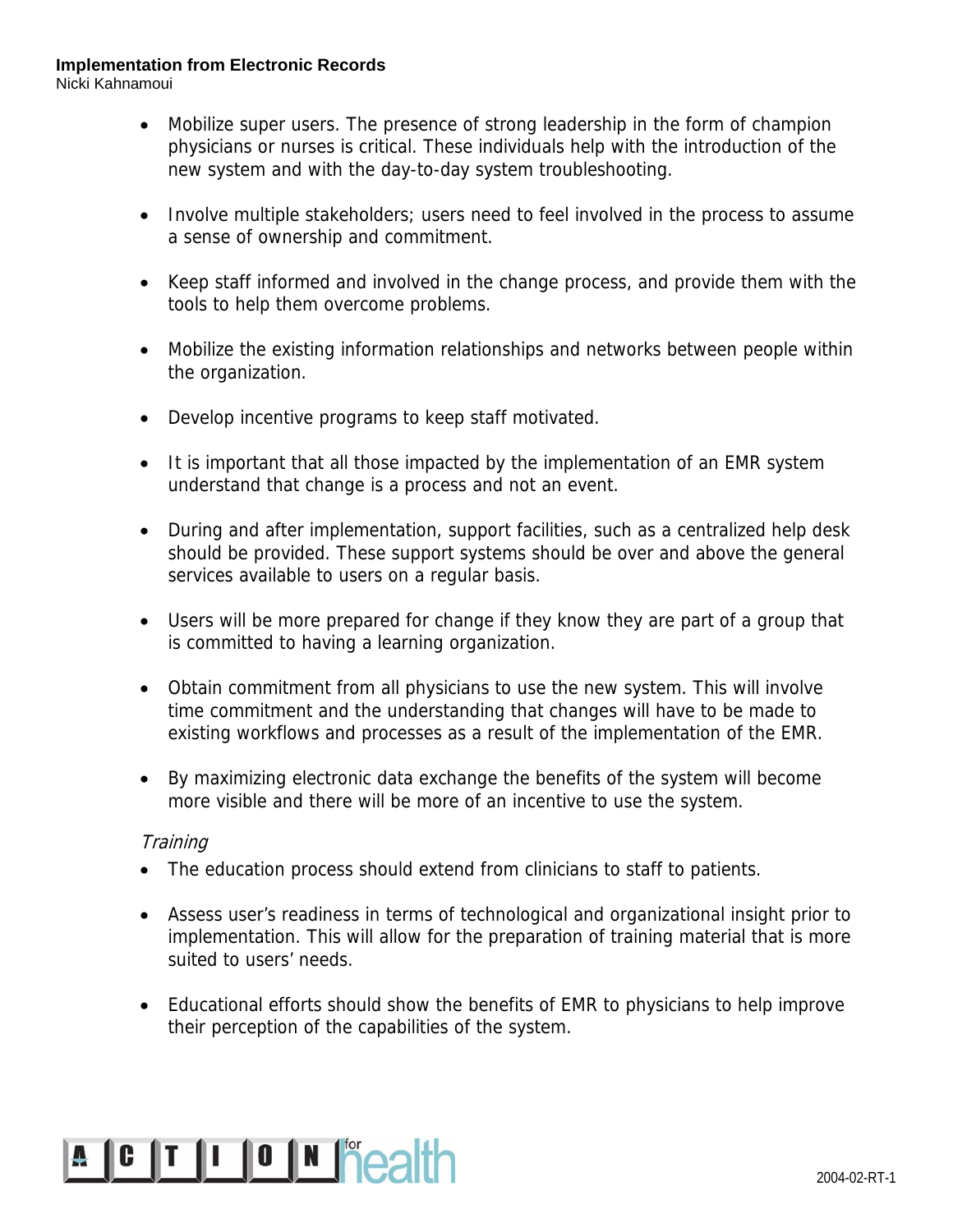Nicki Kahnamoui

- Training should include the following: use of technology (i.e. keyboard trays, using office programs, clinical systems, seeking help), data, information and meaning (i.e. use of coded and free text entry, how context impacts interpretation of data, understanding of the importance of data consistency and accuracy, data extraction), integrating electronic and interpersonal communication of information (i.e. awareness of how computer use impacts consultation process, how to use communication skills to relate to patient while using computer, facilitate shared reading from computer during consultation, share information and decision making, incorporate outside knowledge from the computer into consultation).
- Training should include the understanding of the importance of data quality and the wider range of information and information sharing that is available.
- Training should involve responses to the questions on the functionality of the system: what can the technology do, which manuals, help functions and helpdesk supports will be available and useful. Training should also include material on how to use the system. The type of support that is required for this purpose comes from users who work in the organization and can use the technology to solve situational problems. Training material should also include reasons behind using the system, which focuses on values and purpose. This allows for users to understand the collaborative work they are engaged in, and understand why the technology will help in the development of the organization and its goals and values. The support required at this stage would involve the reorganization of work, renegotiation of rules and norms, and learning and reflection with respect to the whole system.
- With the implementation of new electronic records there will be need for new clinical protocols, which should be included in the training material.
- Provide training close to time of go-live, so material remains more current to users.
- Trainers should be available on-site during and immediately following go-live.
- System glitches usually appear with real data, therefore, it is best to use real data for training purposes rather than dummy data.
- While Information Technology trainers can be used to cover the general material, specialist educators who are familiar with the clinical applications are more effective in providing clinically relevant training.
- It is best to provide training at the usual place of work.
- Provide training time slots for part-time workers, night staff, and volunteers.

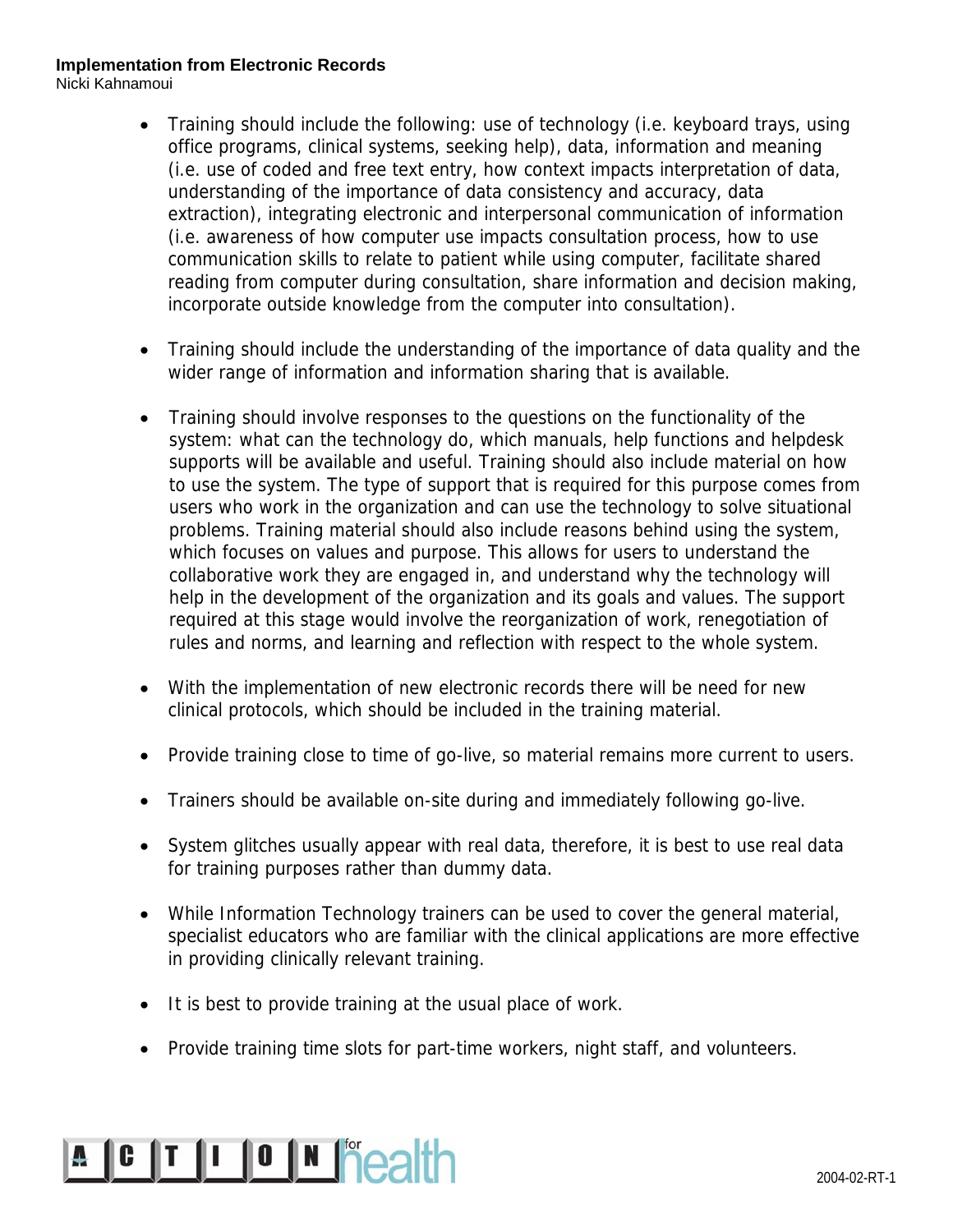Nicki Kahnamoui

• If possible, have staff from other facilities, who have already gone through the challenges of implementation, available on site to support training efforts.

#### Work processes and Organization of Work

- Conduct an intensive study of the manual system and business processes prior to implementation.
- Map processes prior to implementation to understand existing workflows and work practices and requirements for the new system.
- Physician data entry is one of the biggest changes in work patterns in a clinical setting. Physicians, who formerly wrote their patient encounter notes by hand, are now required to enter them into a computer system. And this is usually the primary bottleneck and results in documentation backlog. To extract reliable information from the system it is important to have complete patient records, therefore, it is critical to facilitate data entry at the point of care. The records need to play an "active" role in the delivery of health care. To accommodate physician work patterns and allow for their movement, workstations must be readily available to account for different locations where physicians may work on their notes or consult charts. This will help physicians in entering their notes in the system immediately following patient encounters.
- Ensure guidelines and templates are in place for data consistency (format, codes). Review system to obtain information on missing data and data that is not recorded consistently by users. This could be as a result of a technical difficulty users are experiencing or problems with the software design. Once the problem is identified you can take the necessary steps to resolve it. Furthermore, question what data comes from other sources and how that information is captured in the system. New work processes should also be designed for capturing data on new patients.
- Consider a baseline assessment on data recording, prior to implementation, to better understand what changes have to be made. New work processes will be required to monitor data quality and consistency. Furthermore, develop success indicators, using different forms of measurement to assess the change process.
- Work practices have to be developed for retrospective data recording, recording reading codes, direct data entry, indirect data entry, non-routine data capture, linking data items, use of templates and protocols, referrals, clinical letters and investigations, and contacts with outside practice.
- Ensure consistency between guidelines, protocols and new work processes.

## **A C T I O N Pealth** 2004-02-RT-1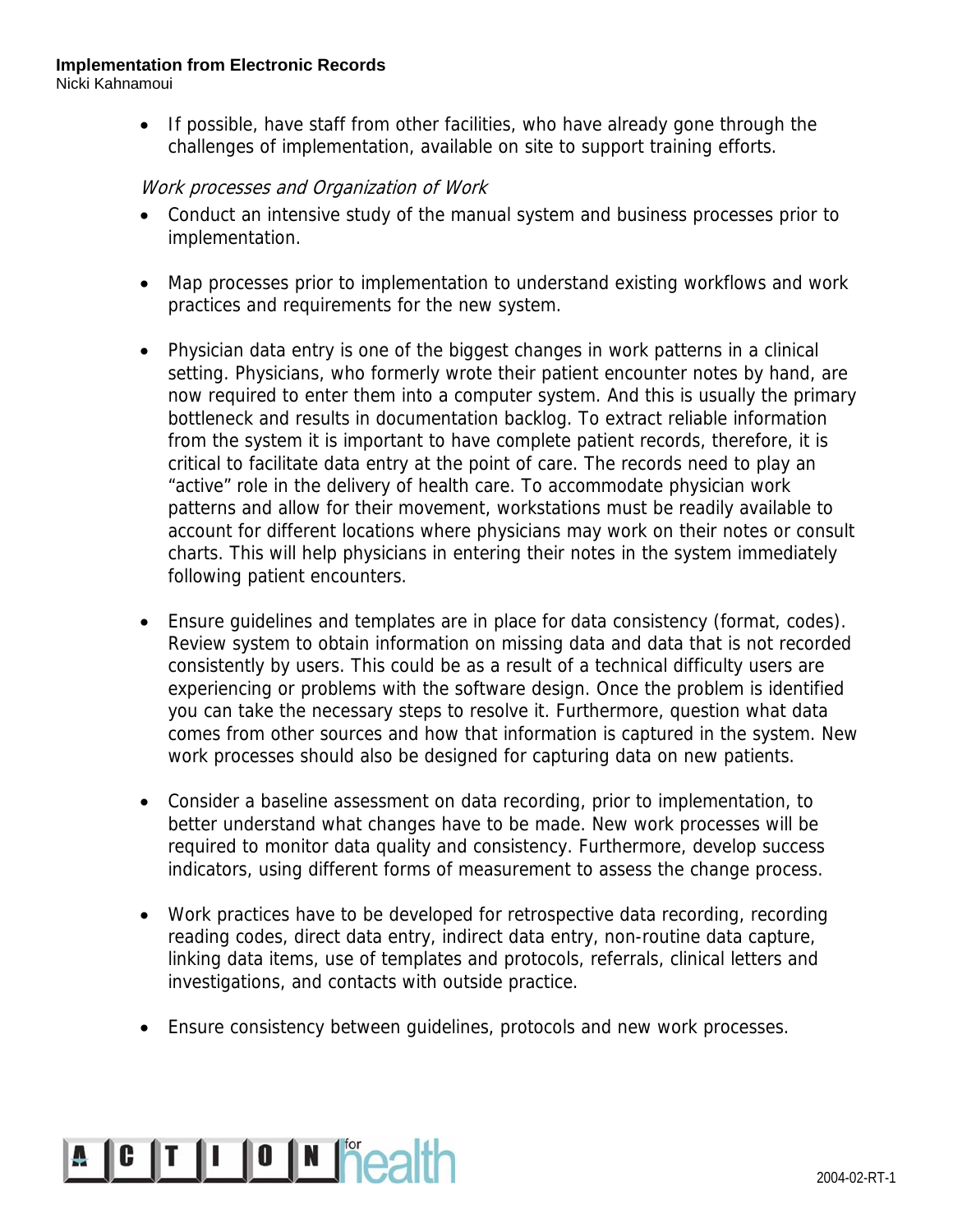Nicki Kahnamoui

- The introduction of the system will require changes in the office layout. Workstations should be provided in each consulting room, treatment rooms, as well at locations where a receptionist normally interacts with patients (both directly and through phone).
- Vendors might suggest changes to practice that would accommodate the limitations of the technology, ensure these changes are consistent with the organization's values.
- Work processes should be designed to cope with system downtime.
- Develop processes for summarizing and shredding paper documents.
- Work processes have to be designed for system back up and handling of old data and files.

#### **Other**

- Plan early and be proactive in solving problems (form problem solving teams).
- Do not abandon manual systems immediately after implementation.
- Often times a phased approach is used in implementation, where system modules are gradually introduced in the practice. If a phased approach is employed, the challenge will be having paper and electronic records in use simultaneously.
- The system should not be designed such to make decisions for users, but rather to guide them through the decision making process.
- Some of the benefits noted by physicians using the system have been: time saving for renewing prescriptions, more efficient phone consultations, availability of patient data, and quicker access to greater amounts of information.
- Include maintenance arrangements with software suppliers for during and after implementation. To have a more successful partnership with suppliers, creating a cooperative group of suppliers and developing a shared vision with them will provide userful.
- Maximize electronic data exchange. This will save time, reduce data entry requirements, and will bring some of the benefits of EMR to the forefront.
- Staff should be included in discussions regarding changes to practice policies.
- Guidelines should be created for providing patients access to their information.